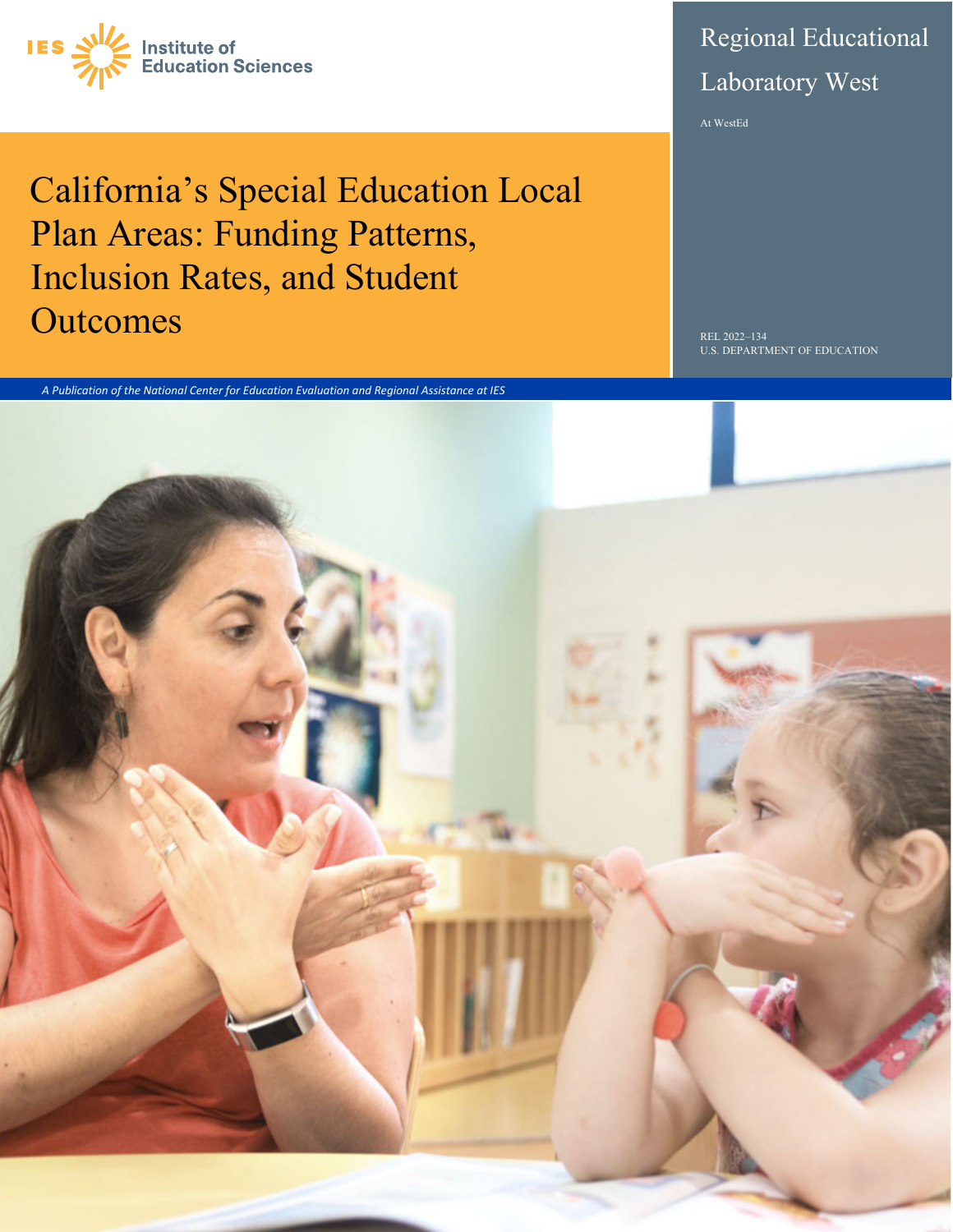# **California's Special Education Local Plan Areas: Funding Patterns, Inclusion Rates, and Student Outcomes**

#### *Sara Menlove Doutre, Tyson Barrett, & John Rice* **December 2021**

California requires each school district to belong to a Special Education Local Plan Area (SELPA) for special education planning and governance. The California Department of Education (CDE) and the State Board of Education (SBE) are interested in the impact on the surrounding small and midsized districts when large districts become single-district SELPAs. Given one of the original motivations of SELPAs was economies of scale, the state wanted to examine the association between different SELPA types and district configurations and outcomes, including SELPA funding patterns, inclusion rates of students receiving special education services in the general education environment, and academic outcomes for students receiving special education services. This study examined those differences using publicly available data. The findings provide mixed evidence for the possible implications of large districts leaving multidistrict SELPAs to form single-district SELPAs. The study found no meaningful association between different SELPA and district configurations and academic outcomes for students with disabilities—including graduation and dropout rates—and proficiency rates in math and English language arts and on the alternative assessment. Several meaningful differences with regard to funding and inclusion were found. For example, when comparing multidistrict SELPAs with and multidistrict SELPAs without a large district, multidistrict SELPAs without a large district received larger per pupil apportionments and had higher inclusion rates. Also, when comparing small districts in multidistrict SELPAs with and multidistrict SELPAs without a large district, inclusion rates were higher for preK students and lower for K–12 students in SELPAs without a large district. The larger amount of per pupil special education funding in multidistrict SELPAs without a large district may help to alleviate some concern about the impact of large districts separating from surrounding small and midsized districts to become their own SELPAs. The CDE and the SBE may want to further examine which regionalized programs are implemented by SELPAs of different compositions and how they benefit small districts. Further research could consider more complex analyses to better understand the outcomes that may be due specifically to membership in a single-district versus a multidistrict SELPA.

#### **Why this study?**

Many states employ regional or intermediary agencies in their special education systems. California requires each school district to belong to a Special Education Local Plan Area (SELPA) for special education planning and governance. The purpose of SELPAs is to create geographic consortia of sufficient size to generate "economies of scale"<sup>[1](#page-1-0)</sup> for providing special education services, with the goal of benefitting students served by California's numerous small school districts. Both multidistrict SELPAs and single-district SELPAs exist, the latter typically comprising one large district. Multidistrict SELPA governing boards, comprising member district superintendents or other leaders, determine how state and federal special education funding will be allocated within the SELPA

<span id="page-1-0"></span><sup>1</sup> In most states (and in California before 1977), each school district is solely responsible for serving students who are eligible for special education services within its jurisdiction. However, such a system may put small districts at a disadvantage in procuring the necessary resources and personnel as well as in experiencing economies of scale that may help larger districts better serve students receiving special education services. In small districts, even those with relatively few students receiving special education services, containing special education spending is made more difficult by the fixed costs associated with certain special education services. Pooling resources across districts may help address this challenge and enable districts to "offer services that they would not be able to provide on their own" (Legislative Analyst's Office, 1985).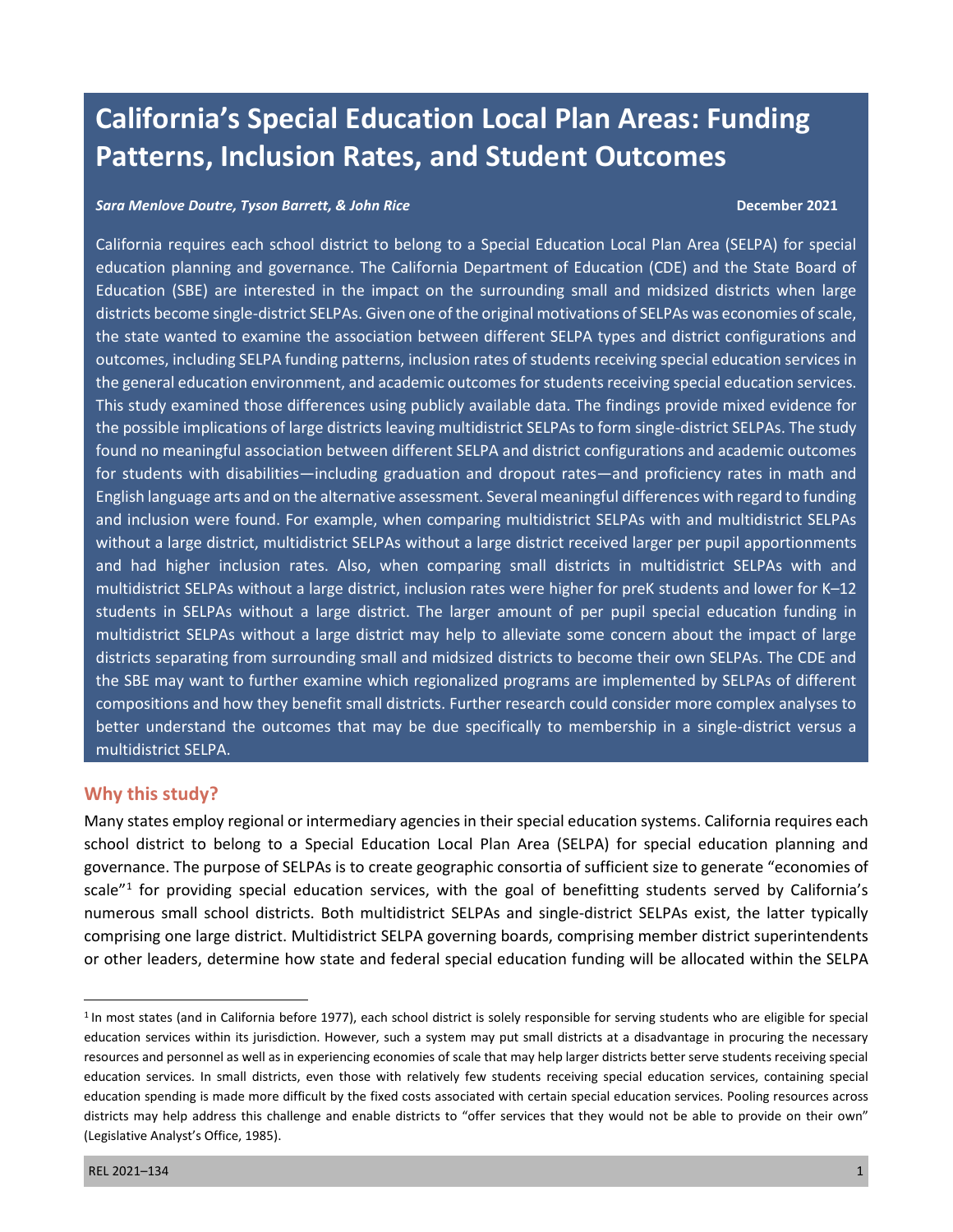and whether, and to what extent, the SELPA will coordinate regional programs or services. There is no single "SELPA service model," and they vary greatly in their provision and coordination of services for students in member districts. Single-district SELPAs experience greater autonomy in allocating resources and are not responsible for helping fund regional programs. When California school districts were required to join SELPAs in 1977, 10 districts were granted single-district SELPA status (Legislative Analyst's Office [LAO], 1985) based on the size requirements of serving at least 30,000 K–12 students in metropolitan areas or at least 15,000 K–12 students in nonmetropolitan areas (California Department of Education, n.d.).

Over the past decade, the California Department of Education (CDE) and the California State Board of Education (SBE) have received an increasing number of requests from districts to leave multidistrict SELPAs and become single-district SELPAs. These requests are often made so that large districts can more easily administer their own special education funds and not have to coordinate with other districts. The number of single-district SELPAs doubled to 20 by 2010 and more than doubled again, to 42, by 2016 (LAO, 2019). Single-district SELPAs provided special education services to approximately 240,000 students in the 2016/17 school year, 40 percent of California students receiving special education services. Approximately 360,000, or 60 percent of California's 600,000 students who received special education services, were enrolled in a district that was part of a multidistrict SELPA in the 2016/17 school year (table 1).

The SBE has more frequently waived the size and scope requirements in recent years, allowing districts that did not surpass the minimum size thresholds to become their own single-district SELPAs. The increase in requests and waivers may be related to California's Local Control Funding Formula (LCFF), enacted in 2013. The LCFF increased accountability at the district level for improved outcomes for all students, including students with disabilities. The LCFF combined nearly all categorial funding streams—such as funding for English learner students and foster students—except special education, which continues to be allocated to SELPAs rather than school districts. Beginning in the 2020/21 school year, the California legislature placed a moratorium on the creation of singledistrict SELPAs (S. 98, 2019-2020) because of concerns that allowing larger districts to leave multidistrict SELPAs may increase the risk that the remaining districts, which are often midsized or small, will not be collectively large enough to meet the original purpose of SELPAs, which is to provide a full continuum of services for children with disabilities (LAO, 1985).

The CDE and the SBE partnered with the Regional Educational Laboratory West to compare single-district SELPAs, multidistrict SELPAs with a large district, and multidistrict SELPAs without a large district on characteristics and outcomes other than the services provided.<sup>[2](#page-2-0)</sup> Understanding the differences across different SELPA structures, and those across different-sized districts within multidistrict SELPAs, may shed light on the potential impacts of the large increase in single-district SELPAs on academic outcomes among students receiving special education services. This report examines differences across various SELPA and district configurations in characteristics, funding, inclusion rates, and academic outcomes for students receiving special education services. Although these differences and associations provide some insights about the implications of districts withdrawing from SELPAs, they do not support any causal inferences about either the effects of different SELPA configurations or the impact of large-district departures from multidistrict SELPAs.

In 2021 and 2022, the California legislature and the SBE will consider whether new rules for creating single-district SELPAs should be more restrictive or more flexible. This study will help the CDE and the SBE understand the potential consequences of revisions to state law requiring SELPA membership and establishing criteria for granting new single-district SELPA status.

<span id="page-2-0"></span><sup>&</sup>lt;sup>2</sup> Currently, there is no systematic data collection on the services provided by individual SELPAs or districts. So, examining associations between services provided and student outcomes is not possible.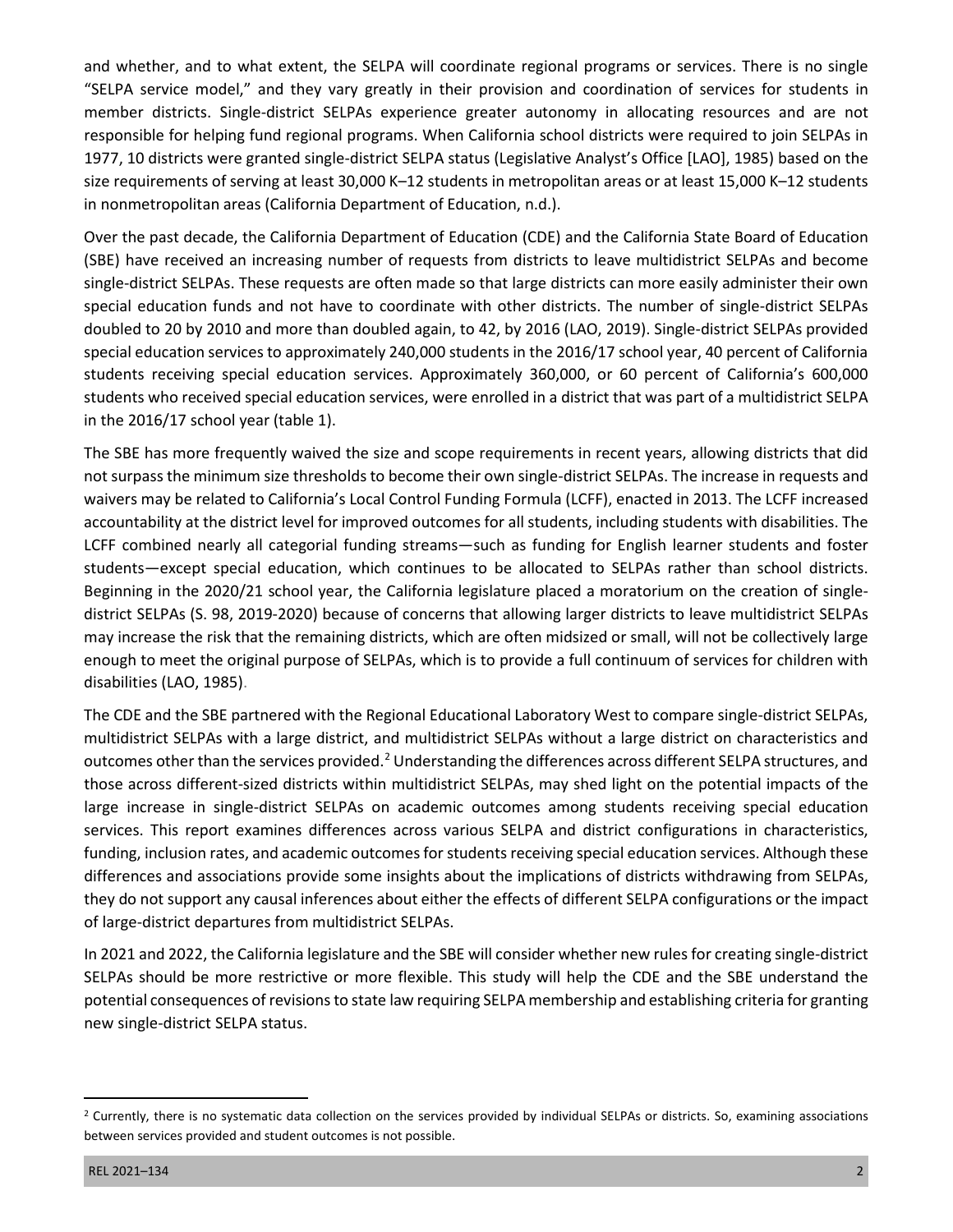#### *Background on Special Education Local Plan Areas in California*

Since 1977, under California Education Code (i.e., Assembly Bill 602), SELPAs serve as California's subgrantees under the Individuals with Disabilities Education Act (IDEA). All federal and state special education dollars are allocated and distributed directly to SELPAs. SELPAs then pass the funds through to member districts or retain funds to provide regionalized and other services for member districts. The amount of funding each district receives from its SELPA is based on a local-formula allocation plan that is determined and approved by each SELPA's governing board. While each member district is responsible for determining its own students' eligibility for special education services, developing their individualized education programs (IEPs), and providing them with special education services, SELPAs provide technical assistance to their member districts, often through regional activities. Some SELPAs also provide services directly to schools by funding positions. The amount, type, and delivery mechanisms for shared and direct SELPA-funded services vary based on the needs of their student populations and their local governance, allocation, and services plans. For example, some SELPAs allocate nearly all of their funds to their member districts. These districts then fund many special education services. Other SELPAs fund shared or regional programs, including those for program-specific groups of children, typically in lowincidence disability categories (e.g., regional programs for the deaf). Shared programs can be hosted by member districts or by SELPAs through a county office or another agency.

Despite the original intent of SELPAs to create economies of scale for smaller districts, small districts in California continue to spend disproportionately more on special education compared to other districts and states both in terms of the percentage of overall spending on special education and in comparison to students not identified as in need of special education (Warren & Hill, 2018; Chambers, Parrish, Esra, & Shkolnik et al., 2002). In 2018, SELPA per pupil daily funding rates ranged from \$488 to \$936 (LAO, 2018). Some have advocated that SELPAs be eliminated so that districts would receive their special education funding directly from the state, which is the same way California allocates federal and state funding for general education. This option may be considered by the state legislature in 2021 and 2022.

Very little is known about the association between different SELPA configurations and the achievement of the economies of scale SELPAs were intended to achieve. For example, a multidistrict SELPA that is composed of only small districts (or small and midsized districts) may create economies of scale differently than a multidistrict SELPA that has one large district and several small or midsized districts. One of the important questions—particularly about economies of scale and resources—is whether the inclusion of a large district in a multidistrict SELPA is associated with meaningful benefits for small and midsized districts. As such, an aim of this study was to not only compare SELPA types (single district versus multidistrict) but to also investigate different compositions of multidistrict SELPAs and the extent to which those compositions are associated with the rates of students placed in general education settings to various degrees and academic outcomes. This study also aimed to produce evidence on relationships between these outcomes and SELPA composition for small or midsized districts that were members of a multidistrict SELPA that did or did not include at least one large district. This evidence provides useful context for policy discussions about the merits of requiring large districts to be members of a multidistrict SELPA. Although the study findings cannot isolate the effects of more large districts withdrawing from multidistrict SELPAs, it can identify patterns that might point to how this question should be investigated in the future.

#### **Box 1. Key terms**

More extensive definitions of measures and variables are in appendix A.

**Alternative assessments.** As part of holding each state, district, and school accountable for the achievement of all students, including students receiving special education services, the federal government requires that alternative assessments be provided for students who are unable, even with accommodations, to participate in regular assessments. Students who have significant cognitive disabilities may be assessed using alternate formats that are aligned to the grade-level content but based on alternate achievement standards that define proficiency differently from the standards used for the general assessments.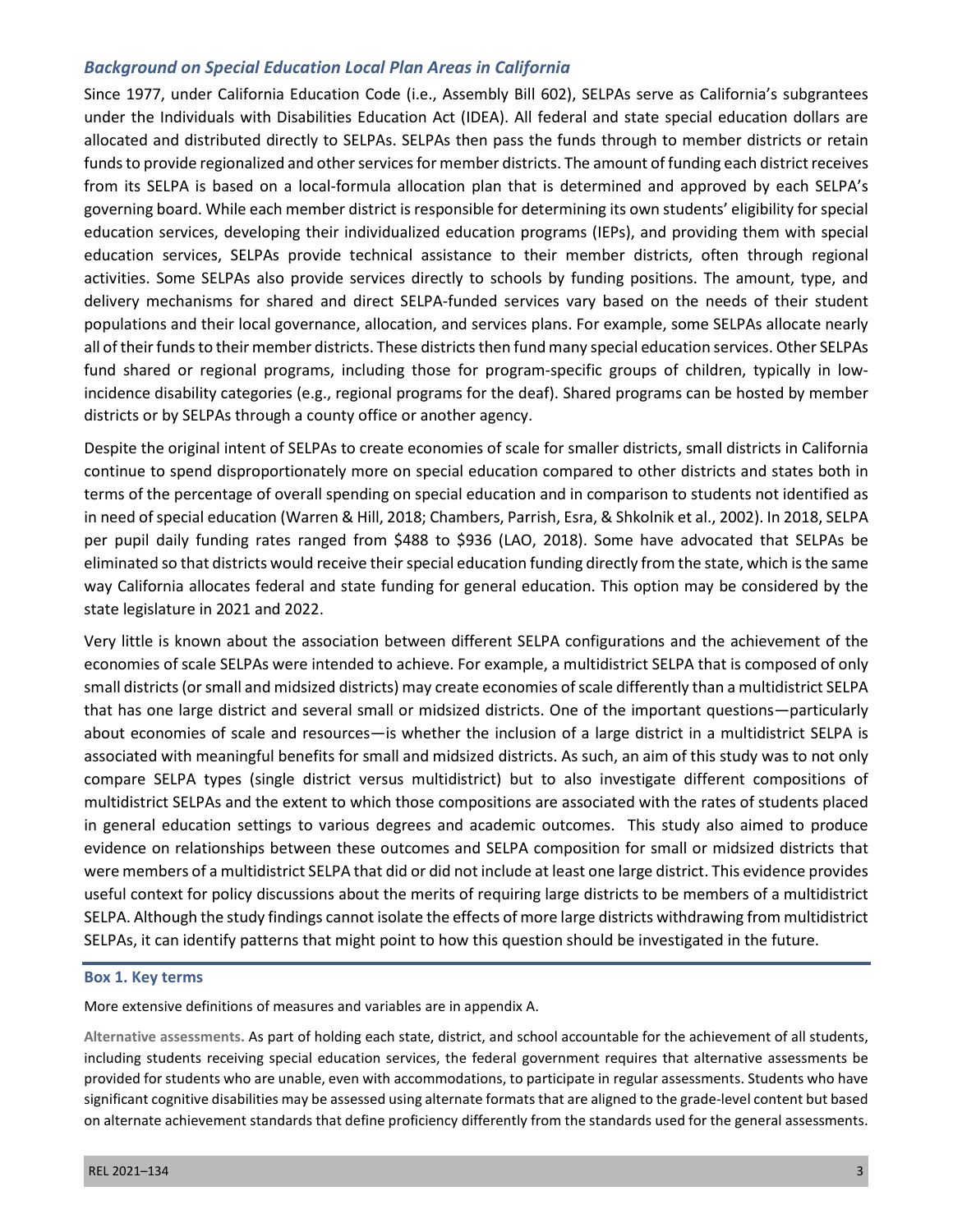**District size.** This report uses three size categories based on total *student* enrollment. A large district enrolls 20,000 or more students, a midsized district enrolls 2,000 to 19,999 students, and a small district enrolls fewer than 2,000 students. This study used a different cutoff from the cutoffs used by the California Department of Education (CDE) and the California State Board of Education (SBE) for single-district Special Education Local Plan Area (SELPA) size requirements in order to examine differences by size within multidistrict SELPAs.

**Individualized education program (IEP).** Each student receiving special education services has an IEP that establishes the child's eligibility for special education, documents the child's current levels of performance and educational goals, and specifies special education services to be provided.

**Inclusion in the least restrictive environments (LRE).** The Individuals with Disabilities Education Act (IDEA) requires that, to the "maximum extent that is appropriate," students with disabilities are educated in classrooms with peers who do not receive special education services and that students with disabilities have access to the general education curriculum. However, participation in general education may not be appropriate for each student with a disability; the least restrictive environment is determined by each student's IEP team based on the student's unique needs. For some students, a setting outside of general education may be most appropriate, such as a setting for students who are deaf and benefit from participating in an environment with peers who communicate using a common language. To examine inclusion, this study used the LRE categories used for collecting and reporting required data annually under IDEA Section 618 for K–12. Inclusion is measured via the proportion of students receiving special education services who spent at least 80 percent of the school day in general education settings (usually denoted as LRE), students who spend 40 percent or less of the school day in general education settings, and students who spend their school day in a separate setting. For purposes of this study, prekindergarten (preK) LRE or inclusion is also measured by the U.S. Department of Education indicator: the percentage of students who receive their special education services in a regular early childhood program and the percentage of students who receive their services in a separate program or setting.

**Special Education Local Plan Area (SELPA).** California requires each district to form or join a SELPA to develop a plan for delivering special education services. In 2016/17, California had 130 SELPAs—83 multidistrict SELPAs, 42 single-district SELPAs, 4 charter-only SELPAs, and 1 SELPA serving students in Los Angeles County court schools.<sup>[3](#page-4-0)</sup> However, this study did not include the Los Angeles County court schools' SELPA because of its uniqueness. Also, this study also did not examine the 4 charter-only SELPAs because the necessary data were not available for all charter schools.

**SELPA type.** Although each SELPA operates based on a unique governance plan, consistent data on SELPA activities were not available, including the extent of each SELPA's coordination or provision of services to member districts. California does not assign a typology to SELPAs based on SELPA activities, and sufficient data were not available to create a typology of SELPAs beyond whether each was a multidistrict or single-district SELPA.

**Multidistrict SELPA.** Multiple districts form regional, multidistrict SELPAs to coordinate their special education plans. In 2016/17, 60 percent of students receiving special education services attended a district that was part of a multidistrict SELPA.

**Single-district SELPA.** A district can serve as its own SELPA. Historically, districts were required to meet size and grade-span requirements of having at least 30,000 K–12 students in metropolitan areas or at least 15,000 K–12 students in nonmetropolitan areas. However, in recent years, the CDE and the SBE have approved waivers of the longstanding size and scope requirements for some districts to become single-district SELPAs.

**Students receiving special education services.** For the purposes of this study, students receiving special education services are those who had an IEP during the 2016/17 school year; they do not include students who previously had an IEP but no longer had an IEP in 2016/17 or students with another type of special education plan, such as a plan under Section 504 of the Rehabilitation Act, often referred to as a "504 plan."

**Student outcomes.** This study examines student outcomes, including graduation rates, dropout rates, and proficiency on statewide standard and alternative assessments, for students receiving special education services.

<span id="page-4-0"></span><sup>&</sup>lt;sup>3</sup> The Los Angeles County Office of Education operates a countywide SELPA for students with disabilities who are in alternative education programs within its Juvenile Court Schools. This SELPA also serves students in the International Polytechnic High School, the Los Angeles County High School for the Arts, and certain charter schools.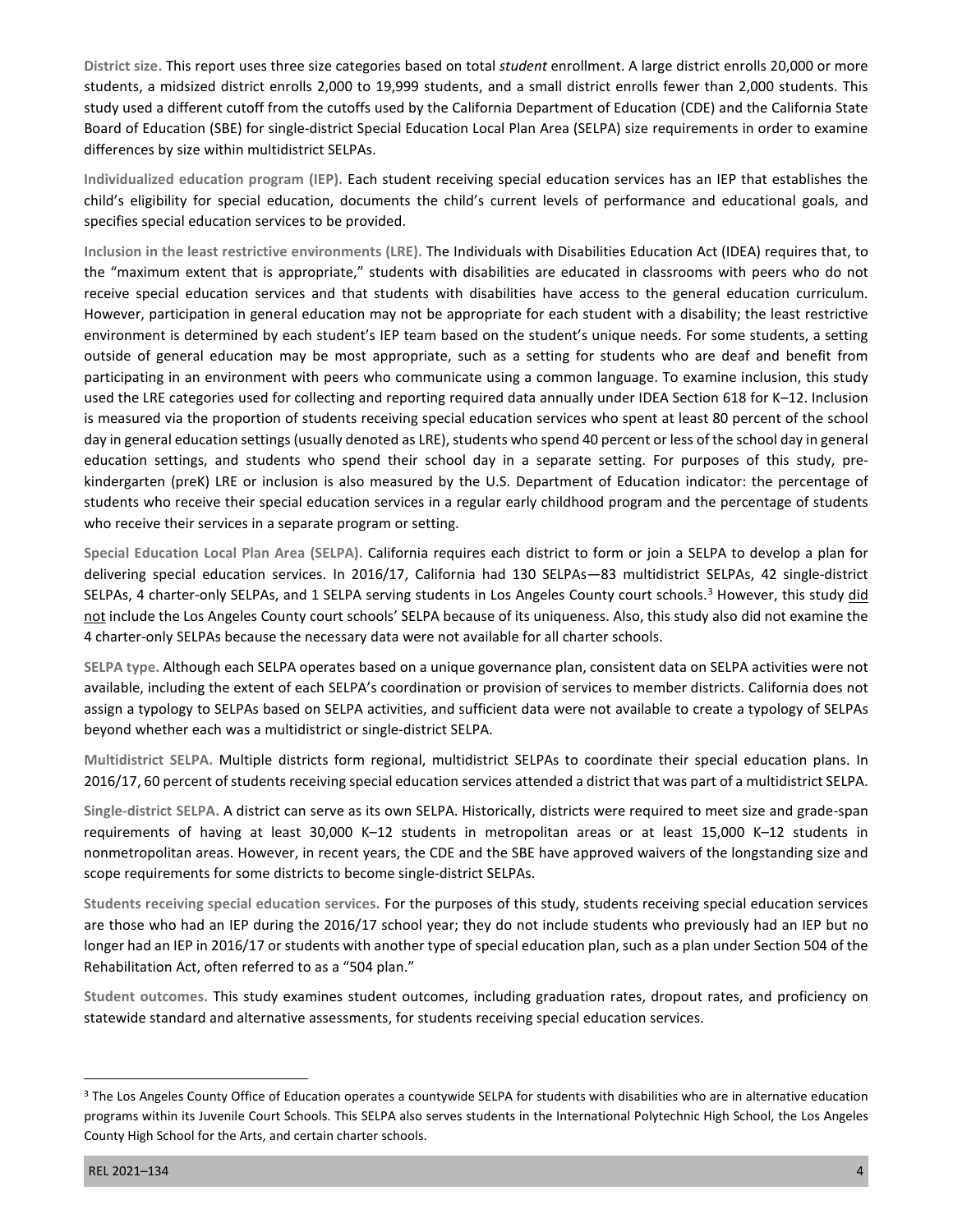**Per pupil special education funding.** This is the average amount of federal and state funding received by SELPAs and districts per student. It is calculated by dividing the total federal and state special education apportionments to the SELPA by the average daily attendance for all students with or without disabilities. It is important to note that the district funding calculations reflect an even division of the total funding only and do not necessarily reflect each SELPA's allocation plan, which may result in different amounts for each district. Data were not publicly available on the actual per pupil amounts allocated by multidistrict SELPAs to member districts.

**State special education apportionment.** State funds are apportioned to SELPAs for special education services based on aggregated average daily attendance counts for member districts. The SELPA receives an apportionment based on an established rate that is the same for each member district in a multidistrict SELPA. However, the SELPA's allocation plan may change the allocation calculations for its member districts. Details on variation of the per student and per district apportionments within a multidistrict SELPA were not reported nor publicly available.

**Federal special education apportionment.** Federal funds provided to California under the IDEA are also allocated and distributed to SELPAs, not districts, using a formula mandated in IDEA that consists of a base payment based on historical data and additional funding based on total membership (students with and students without disabilities) and the proportion of students qualified as living in poverty. Data on the amounts of district allocations were not publicly available for the 2016/17 school year.

**Average daily attendance.** This is the total number of days students attended school divided by the total number of days in the regular school year. This measure—using all student attendance, including students who do and do not receive special education services—is used to calculate the majority of the state special education funding apportioned to SELPAs.

#### **Research question**

What are the differences in terms of student populations, characteristics, funding, inclusion rates, and academic outcomes for students receiving special education services between the following types of districts and SELPAs?

- Single-district versus multidistrict SELPAs.
- Multidistrict SELPAs that include a large district versus multidistrict SELPAs without a large district.
- Small districts included in multidistrict SELPAs with a large district versus small districts included in multidistrict SELPAs without a large district.
- Midsized districts included in multidistrict SELPAs with a large district and midsized districts included in multidistrict SELPAs without a large district.

The analyses compared district and SELPA characteristics, including locale (e.g., metropolitan, suburban, rural), special education funding, and the number and percentage of students receiving special education services who were educated in general education settings with their peers who did not receive special education services. The academic outcomes examined included high school graduation and dropout rates for students receiving special education services and the percentage of students receiving special education services who were proficient in English language arts and mathematics and on the alternative assessment.

For context, each comparison is done in light of the total number of students—all students and students with IEPs—within the SELPAs and districts being compared. Table 1 provides the total students enrolled and total students receiving special education services statewide as well as in the different SELPA types and districts compared in the analyses.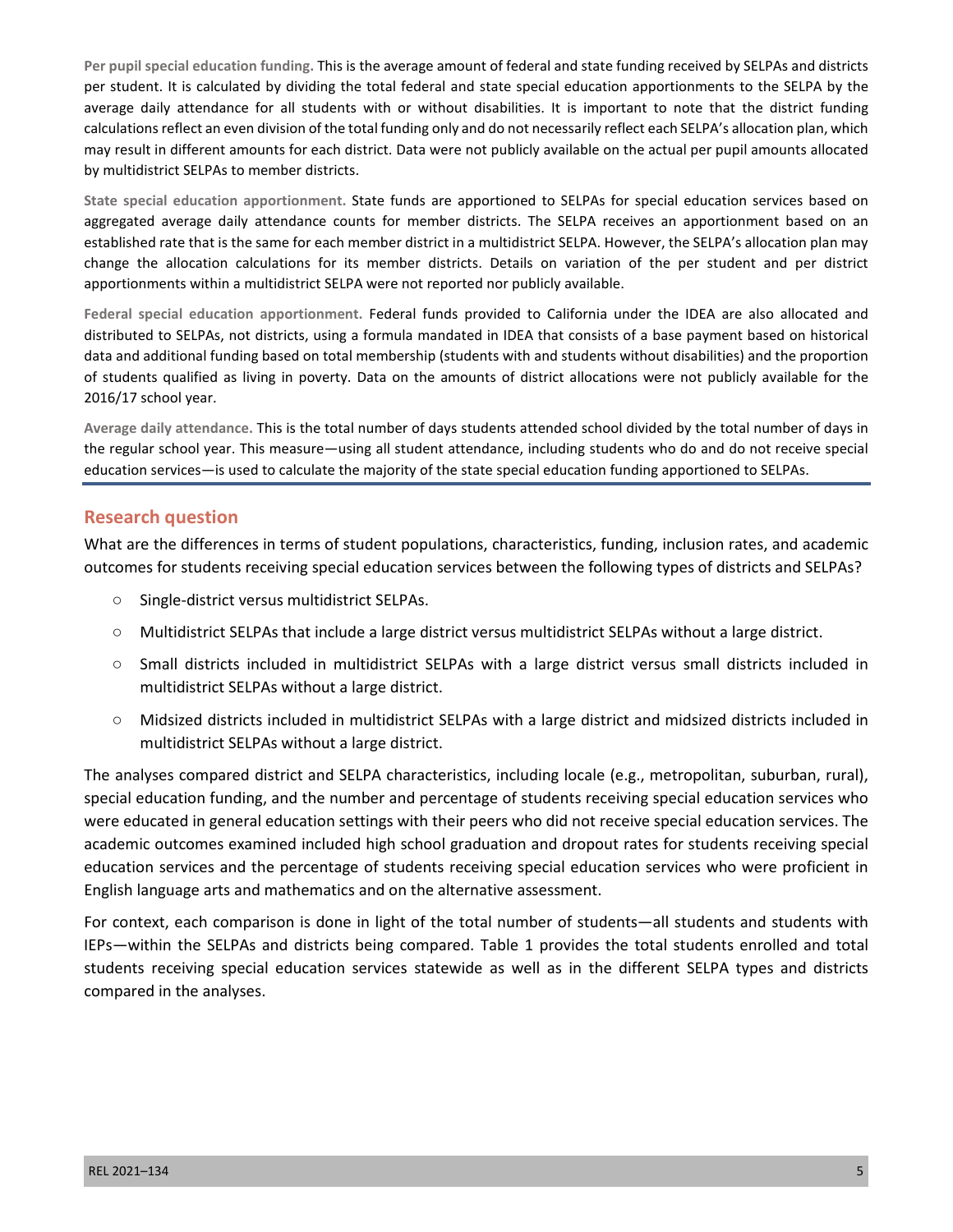#### **Table 1. Total enrollment and number and proportion of students receiving special education services, by SELPA type and district composition (2016/17)**

| SELPA type or district composition                        | <b>Total students</b><br>enrolled (1000s) | Total students receiving<br>special education<br>services (1000s) | Percent of students<br>receiving special<br>education services |
|-----------------------------------------------------------|-------------------------------------------|-------------------------------------------------------------------|----------------------------------------------------------------|
|                                                           |                                           |                                                                   |                                                                |
| Statewide                                                 | 5,481                                     | 596                                                               | 100.00                                                         |
| Single-district SELPA ( $N = 42$ )                        | 2,131                                     | 238                                                               | 40.00                                                          |
| Multidistrict SELPA (N = 83)                              | 3,350                                     | 358                                                               | 60.00                                                          |
| Multidistrict SELPA with at least one large district      |                                           |                                                                   |                                                                |
| $(N = 24)$                                                | 1,635                                     | 172                                                               | 29.00                                                          |
| Multidistrict SELPA without a large district ( $N =$      |                                           |                                                                   |                                                                |
| 59)                                                       | 1,715                                     | 186                                                               | 31                                                             |
| Small district in a multidistrict SELPA with at least one |                                           |                                                                   |                                                                |
| large district $(N = 76)$                                 | 16                                        | 1                                                                 | 0.00                                                           |
| Small district in a multidistrict SELPA without a large   |                                           |                                                                   |                                                                |
| district $(N = 371)$                                      | 34                                        | 4                                                                 | 1.00                                                           |
| Midsized district in a multidistrict SELPA with at least  |                                           |                                                                   |                                                                |
| one large district ( $N = 144$ )                          | 396                                       | 39                                                                | 7.00                                                           |
| Midsized district in a multidistrict SELPA without a      |                                           |                                                                   |                                                                |
| large district $(N = 379)$                                | 602                                       | 62                                                                | 10.00                                                          |

Note: The total number of students is approximate given data suppression for very small counts. Source: California Department of Education via DataQuest.

#### **Box 2. Data sources, population, methods, and limitations**

**Data sources.** The analyses for this report were conducted using publicly available data retrieved from the California Department of Education website and collected and reported through the California Special Education Management Information System, the California Longitudinal Pupil Achievement Data System, and the California School Dashboard. The study team analyzed data from the 2016/17 school year, the most recent year with the most complete set of publicly available statewide data, including student outcome data, at the outset of the study. [4](#page-6-0)

**Population.** The study team examined data for 125 SELPAs in California: 42 single-district SELPAs and 83 multidistrict SELPAs (24 multidistrict SELPAs with a large district and 59 multidistrict SELPAs without a large district). The study did not examine data from the 4 charter-only SELPAs or the 1 SELPA serving students in Los Angeles County court schools. Further, the data come from 1,050 districts (46 in single-district SELPAs and 1,004 in multidistrict SELPAs). There is a discrepancy between the number of single-district SELPAs (42) and the number of districts in single-district SELPAs (46) due to 4 districts that include a special unit within the district that is counted as a separate district (e.g., a day program operated by the district). The analyses include the full population of students with IEPs in California except those served in charter-only SELPAs, Los Angeles County court schools, and other state agencies. Also, a group of small districts (fewer than 10) had very high rates of students receiving special education services (up to 92 percent). These small districts included special schools or programs at county offices of education, charter schools that offer specialized programs for students with disabilities, and other unique programs. Some are classified in the data reporting systems as single-district SELPAs. So, these districts are included in SELPA analyses but are not included in the district-level analyses by size and type.

**Methods.** The study team analyzed available data at the district and SELPA levels to compare outcomes between single- and multidistrict SELPAs, multidistrict SELPAs that included or did not include at least one large district, and small and midsized districts that were in a SELPA that did or did not include at least one large district. The analysis compared characteristics including locale (e.g., metropolitan, suburban, rural), the number and percentage of students receiving special education services, funding for special education services, the percentage of special education students who spent different proportions of the day in general education settings that included students without disabilities, and academic outcomes (i.e., high school

<span id="page-6-0"></span><sup>4</sup> Since the 2016/17 school year, per pupil apportionments have increased for most SELPAs as part of the state's ongoing efforts to increase special education funding.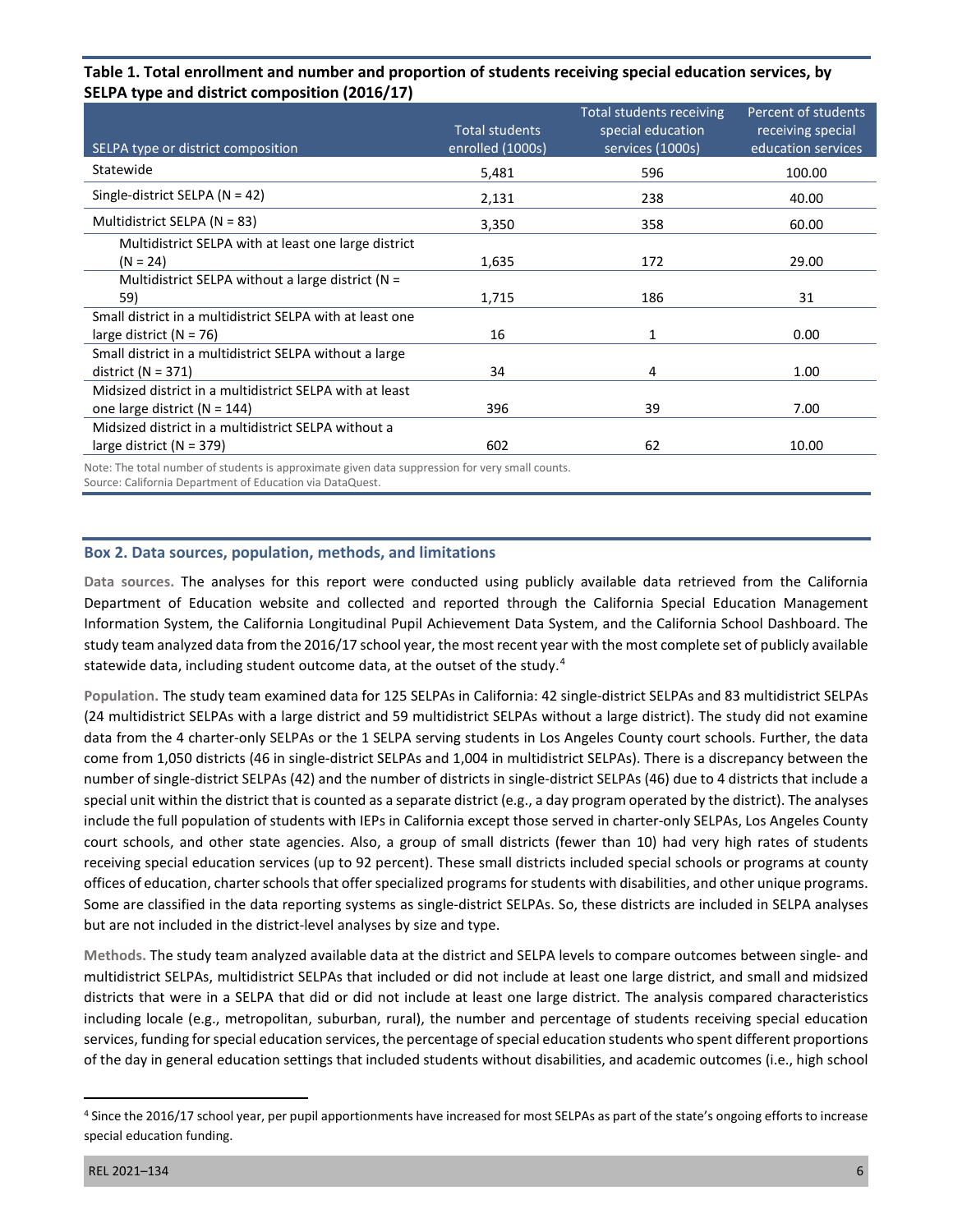graduation and dropout rates and percentage proficient in English language arts and mathematics and on the alternative assessment) among students receiving special education services. The team calculated descriptive statistics, including percentages, means, minimums, and maximums. The SELPA-level analyses are the averages (weighted by enrollment) of the values for the districts within each SELPA. There was no weighting for the district-level analyses. Because the team's analyses used nearly the entire population of single- and multidistrict SELPAs in the state (all but one unique SELPA serving Los Angeles County court schools and four charter-only SELPAs), no inferential statistics are warranted. No causal attributions are made in this report.

**Meaningful differences.** An essential aspect of the comparisons made throughout this report is whether the differences in the data are "meaningful." That is, is the difference large enough that policymakers should take note? For this purpose, balancing the difference in the averages while accounting for the variation within SELPA types is important. To do so, the study team considered a meaningful difference to be any difference between two groups greater than 0.50 standard deviation as measured by Cohen's *d* or *h*.

When a difference between two groups is larger than 0.5 standard deviation, it suggests that approximately 20 percent of the values between two groups (e.g., single-district versus multidistrict SELPAs) do not overlap (Grice & Barrett, 2014). It also suggests that nearly 70 percent of the values among the members in the group with the higher average value are above the mean of the group with the lower average (Schäfer & Schwarz, 2019; Grice & Barrett, 2014).

**Limitations.** The study does not support causal inferences about the effects of large districts withdrawing from multidistrict SELPAs. However, the results presented herein are valuable for understanding patterns and trends as well as for guiding future investigations designed to support causal inferences. The study is cross-sectional; it does not assess changes over time in academic outcomes for students with disabilities but rather uses data from only one point in time. Values of these measures are often very low for students receiving special education services, and examining those students' progress over time could be useful to the state as it assesses the utility of SELPAs. As the state continues to evaluate its infrastructure and programs' impacts on outcomes for students receiving special education services, it may want to consider additional outcome data, including progress-monitoring data, that districts and schools collect that indicate the extent to which students are progressing year to year on meeting their IEP goals, which is predictive of costs of education and of student outcomes independent of the progress on statewide assessments (Willis, Doutre, & Jacobson, 2019). Because the requirement that districts belong to SELPAs is unique to California, the implications beyond California are limited.

#### **Findings**

## *SELPA-level finding: Single-district SELPAs were more likely than multidistrict SELPAs to be located in metropolitan areas and to have lower rates of inclusion for students receiving special education services.*

Single-district SELPAs served approximately 40 percent (about 240,000 students) of students receiving special education services in California and differed from their multidistrict counterparts in terms of their locations, with more located in metropolitan areas compared to multidistrict SELPAs (table 2). This is not surprising due to the state's size and scope requirementsfor forming a single-district SELPA. It is unlikely that a rural district in California would meet those requirements. There were no meaningful differences between single-district SELPAs and multidistrict SELPAs on measures of per pupil special education funding. Furthermore, there were no meaningful differences between single- and multidistrict SELPAs in the proportion of students receiving special education services who were proficient in English language arts or math or on the alternative assessment or in terms of graduation or dropout rates.

Notably, single-district SELPAs had meaningfully lower rates of inclusion among students receiving special education services. In particular, compared to multidistrict SELPAs, a higher proportion of students with disabilities in single-district SELPAs were in a general education setting for less than 40 percent of the school day (see table 2). This indicated a more a restrictive environment for some K–12 students with disabilities in SELPAs that comprised only a single district compared to such students in a multidistrict SELPA. These data are further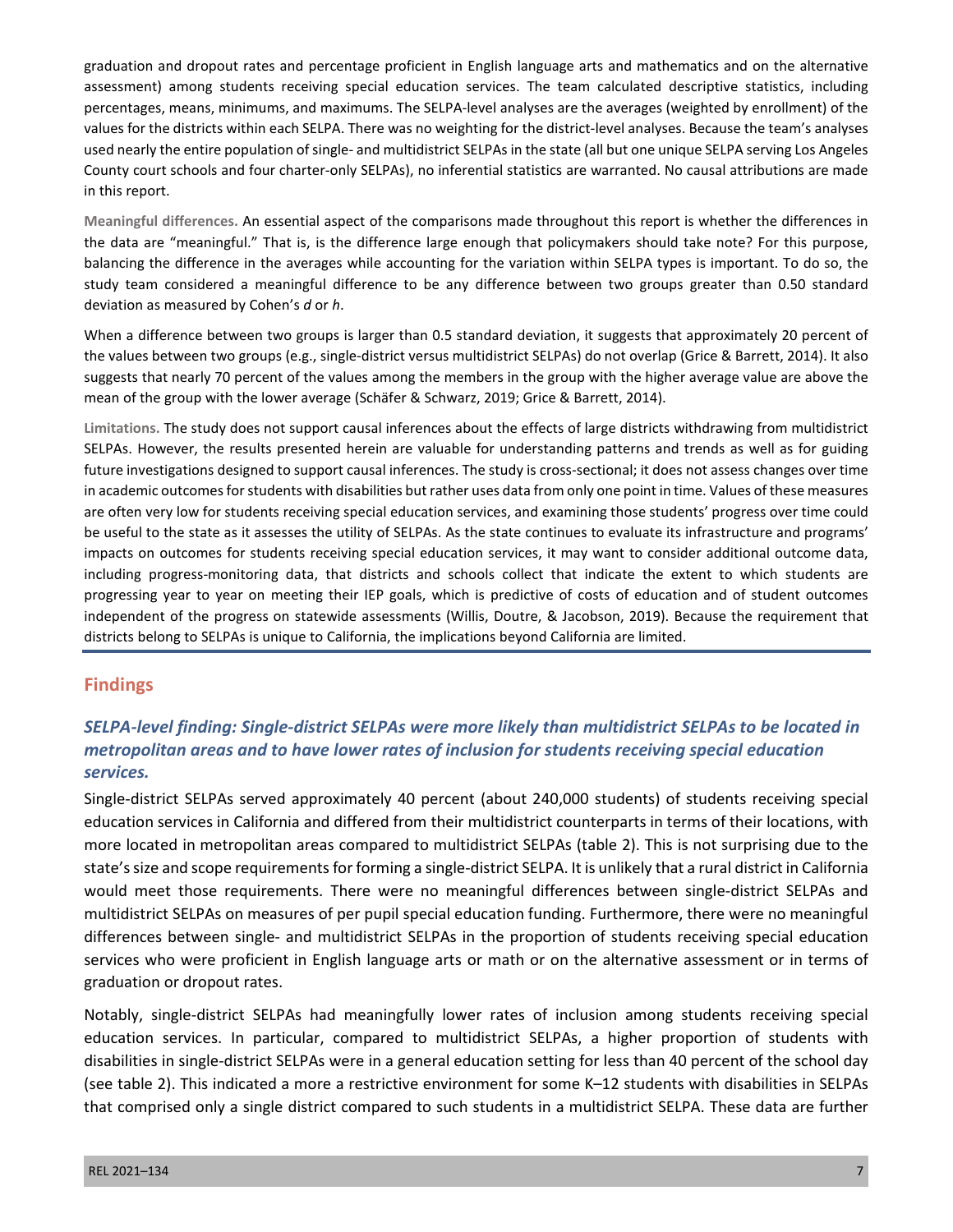explored within multidistrict SELPAs below. There were no meaningful differences between single- and multidistrict SELPAs on the other indicators of inclusion.

| Table 2. SELPA characteristics, funding, inclusion, and outcomes for students receiving special education |
|-----------------------------------------------------------------------------------------------------------|
| services, by SELPA type (2016/17)                                                                         |

|                                                                                                                  | Overall                | SELPA type                  |                           |                       |
|------------------------------------------------------------------------------------------------------------------|------------------------|-----------------------------|---------------------------|-----------------------|
|                                                                                                                  | Mean (Range)           |                             | Mean (Range)              |                       |
| Characteristic                                                                                                   | $N = 125$              | Single district<br>$N = 42$ | Multidistrict<br>$N = 83$ | Cohen's<br>$d$ or $h$ |
| <b>SELPA characteristic</b>                                                                                      |                        |                             |                           |                       |
|                                                                                                                  | 48                     | 81                          | 30                        | $1.08*$               |
| Percent metropolitan                                                                                             |                        |                             |                           |                       |
| Number of schools per SELPA                                                                                      | $72(7-1,016)$          | 79 (12-1,016)               | $66(7 - 241)$             | 0.12                  |
| Number of districts per SELPA                                                                                    | $8(1-48)$              | $1(1-4)^a$                  | $13(2-48)$                | $1.50*$               |
| Number of students with IEPs per SELPA                                                                           | 4,862 (111-<br>74,763) | 5,675 (565-74,763)          | 4,311 (111-28,320)        | 0.17                  |
| Percent of students with IEPs per SELPA                                                                          | $11(6-17)$             | $11(7-13)$                  | $11(6-17)$                | 0.16                  |
| <b>SELPA funding</b>                                                                                             |                        |                             |                           |                       |
| Per pupil state and federal special<br>education apportionment (\$)                                              | 570 (494-<br>1,230)    | 550 (498-752)               | 584 (494-1,230)           | 0.34                  |
| Inclusion of students receiving special<br>education services (mean percent of<br>students with IEPs)            |                        |                             |                           |                       |
| Preschool - percent received services in a<br>regular early childhood program                                    | $58(8-100)$            | 56 (13-99)                  | 59 (8-100)                | 0.13                  |
| Preschool - percent received services in a<br>separate program                                                   | $30(0 - 91)$           | $33(0 - 84)$                | $28(0-91)$                | 0.25                  |
| K-12 - percent of students who spend 80<br>percent or more of the school day in a<br>general education setting   | 55 (28-78)             | $53(28-66)$                 | 56 (42-78)                | 0.33                  |
| K-12 - percent of students who spend less<br>than 40 percent of the school day in a<br>general education setting | $21(2-39)$             | $25(8-39)$                  | $18(2-34)$                | $0.92*$               |
| K-12 - percent of students educated in a<br>separate setting                                                     | $3(0-10)$              | $4(0-10)$                   | $3(0-7)$                  | 0.48                  |
| <b>Outcomes for students receiving special</b><br>education services (mean percent of<br>students with IEPs)     |                        |                             |                           |                       |
| Percent proficient in ELA                                                                                        | $17(4 - 41)$           | $17(6-41)$                  | $17(4-36)$                | 0.09                  |
| Percent proficient in math                                                                                       | $13(2-37)$             | $13(2-37)$                  | $13(4-32)$                | 0.11                  |
| Percent proficient on the alternate<br>assessment                                                                | $8(0-22)$              | $9(5-22)$                   | $8(0-19)$                 | 0.42                  |
| Graduation rate (percent)                                                                                        | 72 (39-100)            | 69 (46-90)                  | 73 (39-100)               | 0.42                  |
| Dropout rate (percent)                                                                                           | $5(0-23)$              | $6(1-22)$                   | $5(0-23)$                 | 0.16                  |

SELPA is Special Education Local Plan Area. IEP is individualized education program. ELA is English language arts.

\* Indicates a meaningful difference. A meaningful difference is any difference between two groups greater than 0.50 standard deviation as measured by Cohen's *d* or *h*.

a. The range is 1–4 because four districts that include a special unit within the district are counted as separate districts by the California Department of Education (e.g., a day program operated by the district).

Source: California Department of Education via DataQuest.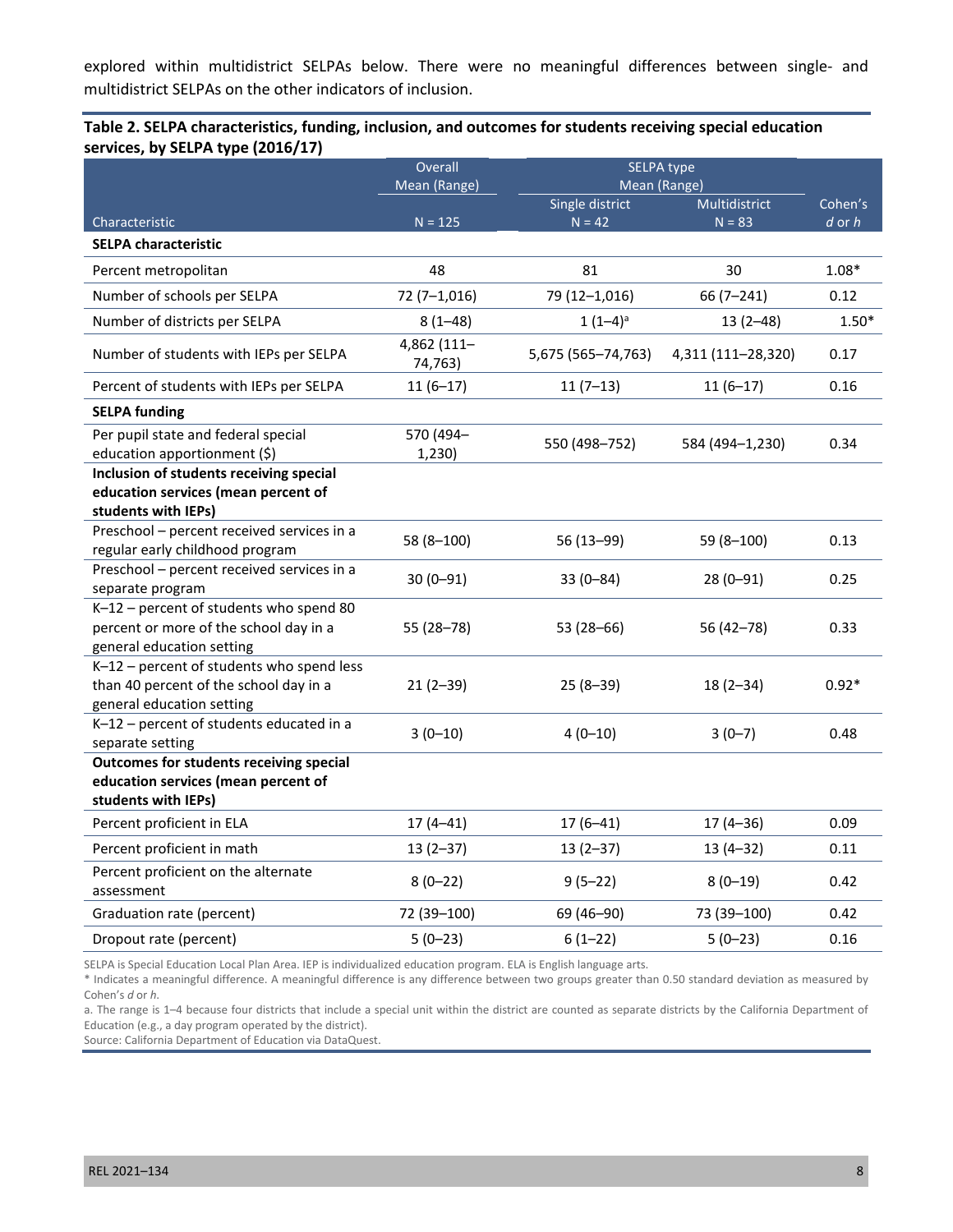# *SELPA-level finding: Multidistrict SELPAs that did not include a large district received larger per pupil special education funding and had higher inclusion rates than multidistrict SELPAs with a large district.*

Multidistrict SELPAs without a large district received an average of \$78 more per pupil in total state and federal special education apportionments (for all students, both those with and those without disabilities) than multidistrict SELPAs with a large district (table 3). This finding is likely mostly attributable to the differences in the apportionment rates in the current funding formula, which are the same per pupil rates negotiated under a previous funding formula for each SELPA. Furthermore in recent years the state has increased special education funding, reducing the variability in per pupil amounts across the state. Each SELPA has an established per pupil funding amount. So, when a large district leaves a SELPA both the new single-district SELPA and the multidistrict SELPA receive the same per pupil amount. In other words, the new district retains the per pupil funding rate of the multidistrict SELPA.

Districts belonging to multidistrict SELPAs without large districts also placed a meaningfully higher proportion of preK and K–12 students in general education settings for higher percentages of the school day than did multidistrict SELPAs with large districts. Compared to their counterparts with a large district, multidistrict SELPAs without a large district provided higher percentages of services to preK students in regular early childhood programs (63 versus 50 percent). In addition, in multidistrict SELPAs without a large district, a higher percentage of K–12 students spent more than 80 percent of their school day in a general education setting than in multidistrict SELPAs with a large district (57 versus 53 percent). At the same time, a lower percentage of students receiving special education services in multidistrict SELPAs without a large district spent less than 40 percent of their school day in general education than was the case for multidistrict SELPAs with a large district (17 versus 22 percent).

One limitation of looking at average LRE rates across a SELPA is that each district makes and is responsible for placement decisions for students. Although there are meaningful differences between the two types of SELPAs, the range of percentages of LREs within each SELPA type is large, implying that decisions are made based on district context and not by the SELPA as a whole, which is reflected in the findings that follow about district LRE rates. The percentage of K–12 students who spent more than 80 percent of their school day in a general education setting ranged from 42 to 68 percent in multidistrict SELPAs with at least one large district and from 42 to 78 percent in those without a large district. There were no meaningful differences between multidistrict SELPAs with or without large districts for any of the other outcomes examined (see table 3).

|                                         | <b>Multidistrict SELPA type</b><br>Mean (Range) |                          |                |  |  |
|-----------------------------------------|-------------------------------------------------|--------------------------|----------------|--|--|
|                                         | With at least one large                         |                          |                |  |  |
|                                         | district                                        | Without a large district |                |  |  |
| Characteristic                          | $N = 24$                                        | $N = 59$                 | Cohen's d or h |  |  |
| <b>SELPA characteristic</b>             |                                                 |                          |                |  |  |
| Percent metropolitan                    | 54                                              | 21                       | $0.86*$        |  |  |
| Number of schools per SELPA             | 86 (43 - 137)                                   | $61(12 - 241)$           | 0.56           |  |  |
| Number of districts per SELPA           | $9(2 - 29)$                                     | $14(2-48)$               | 0.42           |  |  |
| Number of students with IEPs per SELPA  | 7,887 (3,011-28,320)                            | 3,125 (111-15,465)       | $1.10*$        |  |  |
| Percent of students with IEPs per SELPA | $10(9-12)$                                      | $11(6-17)$               | 0.21           |  |  |
| <b>SELPA funding</b>                    |                                                 |                          |                |  |  |
| Per pupil state and federal special     |                                                 |                          |                |  |  |
| education apportionment $(5)$           | 522 (506-547)                                   | 600 (494-1,230)          | $0.68*$        |  |  |

**Table 3. Multidistrict SELPA characteristics, funding, inclusion, and outcomes for students receiving special education services, by SELPA district composition (2016/17)**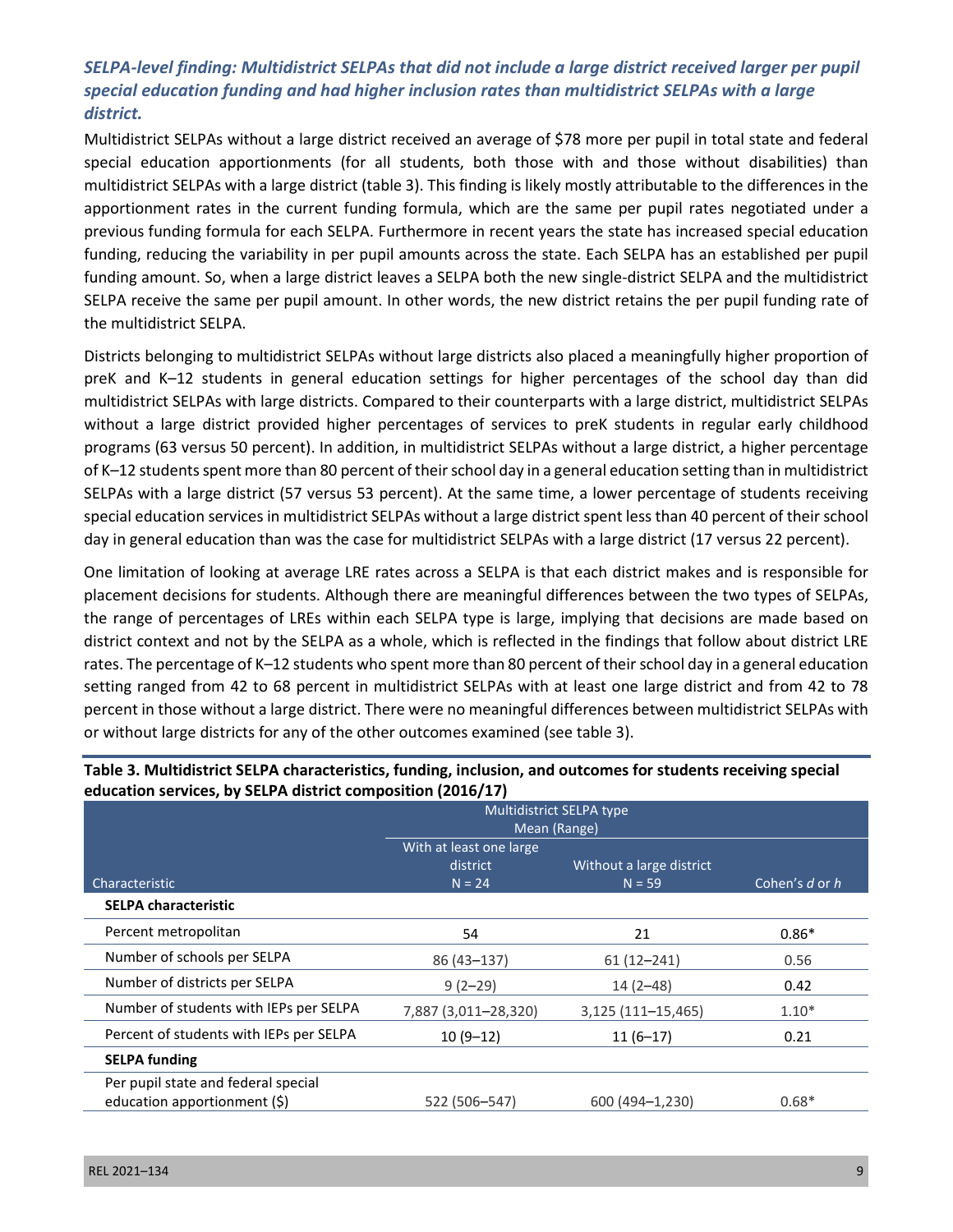|                                                                                | Multidistrict SELPA type |                          |                |  |  |
|--------------------------------------------------------------------------------|--------------------------|--------------------------|----------------|--|--|
|                                                                                | Mean (Range)             |                          |                |  |  |
|                                                                                | With at least one large  |                          |                |  |  |
|                                                                                | district                 | Without a large district |                |  |  |
| Characteristic                                                                 | $N = 24$                 | $N = 59$                 | Cohen's d or h |  |  |
| Inclusion of students receiving special<br>education services (mean percent of |                          |                          |                |  |  |
| students with IEPs)                                                            |                          |                          |                |  |  |
| Preschool - percent received services in a                                     |                          |                          |                |  |  |
| regular early childhood program                                                | $50(19 - 86)$            | $63(8-100)$              | $0.70*$        |  |  |
| Preschool - percent received services in a                                     |                          |                          |                |  |  |
| separate program                                                               | $36(10-64)$              | $25(0-91)$               | $0.63*$        |  |  |
| K-12 - percent of students who spend 80                                        |                          |                          |                |  |  |
| percent or more of the school day in a                                         |                          |                          |                |  |  |
| general education setting                                                      | 53 (42-68)               | 57 (42-78)               | $0.56*$        |  |  |
| K-12 - percent of students who spend less                                      |                          |                          |                |  |  |
| than 40 percent of the school day in a                                         |                          |                          |                |  |  |
| general education setting                                                      | $22(12-34)$              | $17(2-34)$               | $0.88*$        |  |  |
| K-12 - percent of students educated in a                                       |                          |                          |                |  |  |
| separate setting                                                               | $3(1-5)$                 | $3(0-7)$                 | 0.48           |  |  |
| Outcomes for students receiving special                                        |                          |                          |                |  |  |
| education services (mean percent of                                            |                          |                          |                |  |  |
| students with IEPs)                                                            |                          |                          |                |  |  |
| Percent proficient in ELA                                                      | $17(8-28)$               | $17(4-36)$               | $-0.02$        |  |  |
| Percent proficient in math                                                     | $13(5-27)$               | $12(4-32)$               | 0.19           |  |  |
| Percent proficient on the alternate                                            |                          |                          |                |  |  |
| assessment                                                                     | $9(5-12)$                | $8(0-19)$                | 0.33           |  |  |
| Graduation rate (percent)                                                      | 74 (65-83)               | 73 (39-100)              | 0.10           |  |  |
| Dropout rate (percent)                                                         | $4(0-12)$                | $5(0-23)$                | 0.33           |  |  |

SELPA is Special Education Local Plan Area. IEP is individualized education program. ELA is English language arts.

\* Indicates a meaningful difference. A meaningful difference is any difference between two groups greater than 0.50 standard deviation as measured by Cohen's *d* or *h.*

Source: California Department of Education via DataQuest.

## *District-level finding: Among small districts in multidistrict SELPAs with and multidistrict SELPAs without a large district, districts that belonged to a SELPA without a large district had higher inclusion rates for preK students but lower inclusion rates for K–12 students.*

There were several differences in inclusion rates between small districts in multidistrict SELPAs with and multidistrict SELPAs without a larger district (table 4). The rate of inclusion among preK students (as measured by the percentage of students receiving services in a regular early childhood program) in small districts was greater for those in multidistrict SELPAs without a large district than for those in multidistrict SELPAs with at least one large district (68 versus 49 percent). Interestingly, the reverse was true for K–12 students in small districts; that is, the rate of inclusion among K–12 students in small districts (as measured by spending 80 percent or more of the school day in general education) was lower for those in multidistrict SELPAs without a large district than in small districts in SELPAs with a large district (68 versus 80 percent). There were no other meaningful differences between small districts in multidistrict SELPAs with or without large districts for any of the other outcomes examined.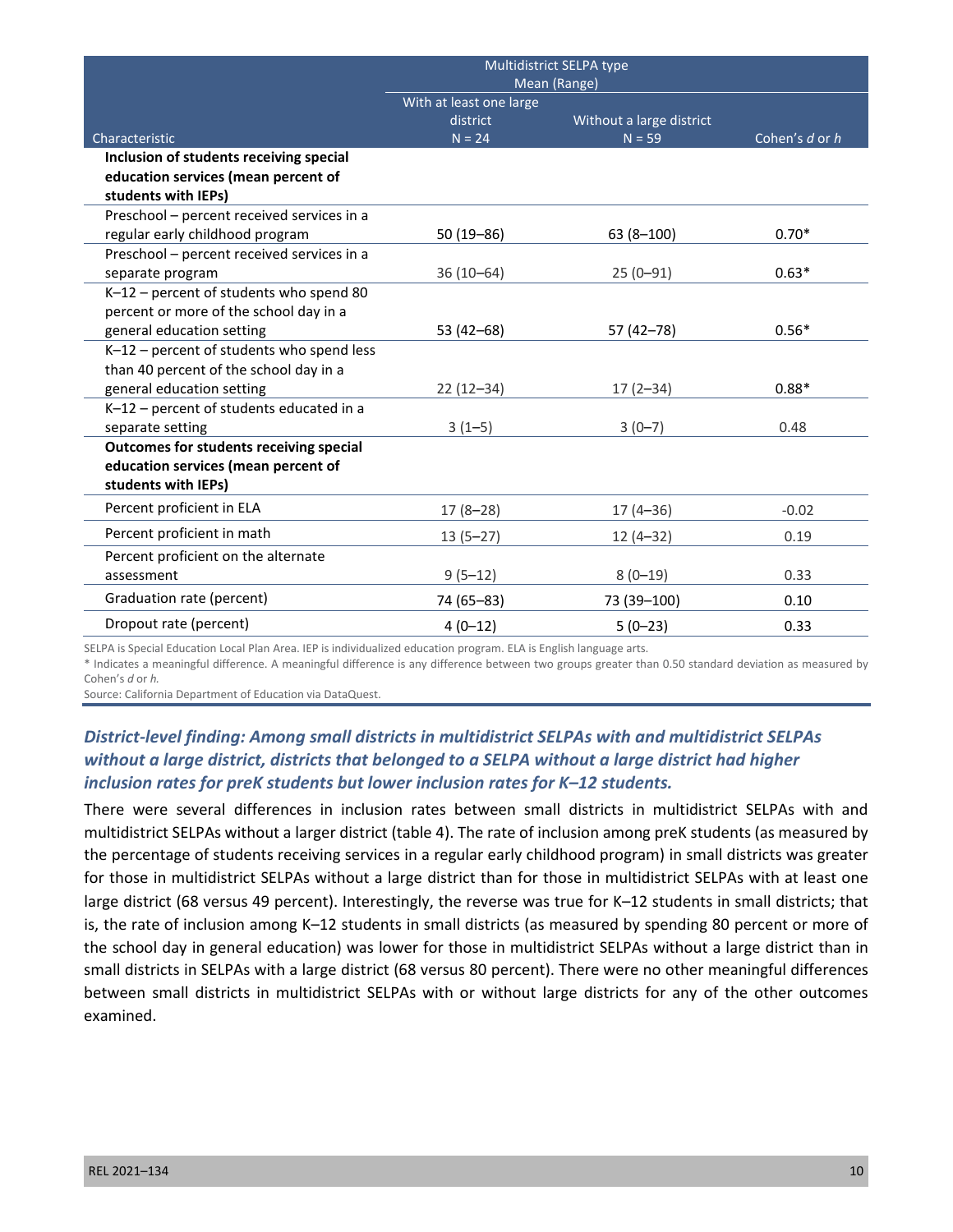# *District-level finding: The study found no meaningful differences in demographic characteristics, inclusion rates, or academic outcomes among midsized districts in SELPAs with or without a large district.*

For midsized districts (total enrollment ranging from 2,000 to 19,999 students) that belonged to SELPAs with or without at least one large district (total enrollment more than 20,000 students), there were no meaningful differences in any characteristics, inclusion rates, or academic outcomes (table 4).

| services, by district size and SELPA composition (2016/17)                     |                                            |                                       |                           |                                     |                                       |            |
|--------------------------------------------------------------------------------|--------------------------------------------|---------------------------------------|---------------------------|-------------------------------------|---------------------------------------|------------|
|                                                                                | <b>Small districts</b>                     |                                       | <b>Midsized districts</b> |                                     |                                       |            |
|                                                                                |                                            | Mean (Range)                          |                           |                                     | Mean (Range)                          |            |
|                                                                                | ln a<br>multidistrict<br><b>SELPA with</b> | ln a<br>multidistrict<br><b>SELPA</b> |                           | ln a<br>multidistrict<br>SELPA with | In a<br>multidistrict<br><b>SELPA</b> |            |
|                                                                                | at least one                               | without a                             |                           | at least one                        | without a                             |            |
|                                                                                | large district                             | large district                        | Cohen's                   | large district                      | large district                        | Cohen's    |
|                                                                                | $N = 76$                                   | $N = 371$                             | $d$ or $h$                | $N = 144$                           | $N = 379$                             | $d$ or $h$ |
| <b>District characteristic</b>                                                 |                                            |                                       |                           |                                     |                                       |            |
| Percent metropolitan                                                           | 14                                         | 0                                     | 0.39                      | 33                                  | 18                                    | 0.52       |
| Number of schools per district                                                 | $2(1-8)$                                   | $2(1-14)$                             | 0.15                      | $12(2-30)$                          | $10(1-39)$                            | 0.26       |
| Number of students with IEPs per                                               |                                            |                                       |                           | $272(1 -$                           | $164(1 -$                             |            |
| district                                                                       | $17(0 - 161)$                              | $10(0-160)$                           | 0.23                      | 3,229                               | 1,752)                                | 0.35       |
| Percent of students with IEPs per                                              |                                            |                                       |                           |                                     |                                       |            |
| district                                                                       | $8(0 - 35)$                                | $11(0-92)$                            | 0.07                      | $10(0-16)$                          | $10(0-19)$                            | 0.1        |
| Inclusion of students receiving special                                        |                                            |                                       |                           |                                     |                                       |            |
| education services (mean percent of                                            |                                            |                                       |                           |                                     |                                       |            |
| students with IEPs)                                                            |                                            |                                       |                           |                                     |                                       |            |
| Preschool - percent received services                                          |                                            |                                       |                           |                                     |                                       |            |
| in a regular early childhood program                                           | 49 (46 – 55)                               | 68 (45 - 85)                          | $1.40*$                   | $57(6 - 100)$                       | $60(2-100)$                           | 0.16       |
| Preschool - percent received services                                          |                                            |                                       |                           |                                     |                                       |            |
| in a separate program                                                          | $24(0 - 41)$                               | $23(0-48)$                            | 0.05                      | $33(0 - 88)$                        | 25 (0-93)                             | 0.35       |
| K-12 - percent of students who spend                                           |                                            |                                       |                           |                                     |                                       |            |
| 80 percent or more of the school day                                           |                                            |                                       |                           |                                     |                                       |            |
| in a general education setting                                                 | 80 (13-100)                                | 68 (0-100)                            | $0.67*$                   | 59 (29-97)                          | $57(6 - 100)$                         | 0.14       |
| K-12 - percent of students who spend<br>less than 40 percent of the school day |                                            |                                       |                           |                                     |                                       |            |
| in a general education setting                                                 | $8(0-27)$                                  | $11(0-41)$                            | 0.38                      | $20(1-53)$                          | $17(0 - 48)$                          | 0.29       |
| K-12 - percent of students educated                                            |                                            |                                       |                           |                                     |                                       |            |
| in a separate setting                                                          | $2(0-53)$                                  | $2(0-97)$                             | 0.05                      | $3(0-20)$                           | $3(0 - 90)$                           | 0.07       |
| <b>Outcomes for students receiving</b>                                         |                                            |                                       |                           |                                     |                                       |            |
| special education services (mean of                                            |                                            |                                       |                           |                                     |                                       |            |
| students with IEPs)                                                            |                                            |                                       |                           |                                     |                                       |            |
| Percent proficient in ELA                                                      | $16(0-62)$                                 | $19(0 - 65)$                          | 0.19                      | $17(0 - 65)$                        | $18(0 - 61)$                          | 0.07       |
| Percent proficient in math                                                     | $12(0 - 59)$                               | $14(0 - 75)$                          | 0.16                      | $13(0-64)$                          | $13(0 - 55)$                          | 0.03       |
| Percent proficient on the alternate                                            |                                            |                                       |                           |                                     |                                       |            |
| assessment                                                                     | $9(0 - 88)$                                | $7(0-100)$                            | 0.12                      | $7(0 - 84)$                         | $8(0 - 72)$                           | 0.12       |
| Graduation rate (percent)                                                      | $61(0 - 100)$                              | $65(0 - 100)$                         | 0.10                      | 74 (8-100)                          | 73 (8-100)                            | 0.02       |
| Dropout rate (percent)                                                         | $5(0-26)$                                  | $7(0-32)$                             | 0.18                      | $3(0-17)$                           | $5(0-50)$                             | 0.33       |

#### **Table 4. District characteristics, inclusion, and academic outcomes for students receiving special education services, by district size and SELPA composition (2016/17)**

SELPA is Special Education Local Plan Area. IEP is individualized education program. ELA is English language arts.

\* Indicates a meaningful difference. A meaningful difference is any difference between two groups greater than 0.50 standard deviation as measured by Cohen's *d* or *h.*

Source: California Department of Education via DataQuest.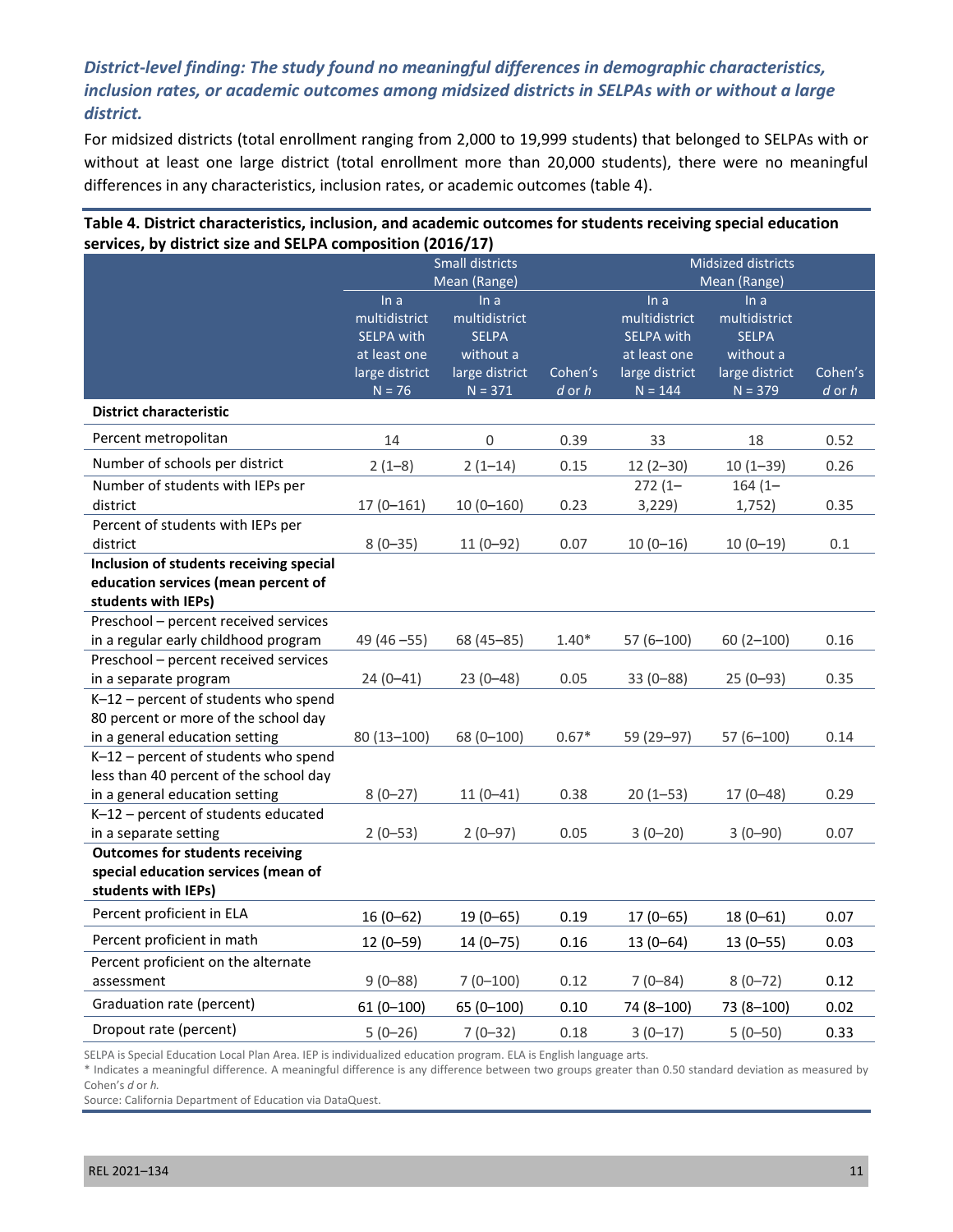## **Implications**

While the findings do not provide rigorous evidence of the effects of large districts withdrawing from SELPAs, the patterns of academic outcomes and per pupil funding do not point to any obvious negative consequences. The analysis did not find meaningful differences between types of SELPAs (single- or multidistrict) or compositions of SELPAs (with or without a large district) in academic outcomes for students with disabilities, such as graduation or dropout rates or proficiency rates in math or ELA or on the alternative assessment. However, the analysis by SELPA configuration does not take into consideration the variability of the services coordinated or provided by different multidistrict SELPAs.

Multidistrict SELPAs without a large district received higher levels of per pupil federal and state special education funding. Higher levels of per pupil funding, when aggregated within a SELPA, could supplement the ability of smaller districts in these SELPAs to provide services and establish programs for students with disabilities. Furthermore, because the large majority of state special education funding is apportioned to SELPAs based on historical per pupil rates, large districts leaving multidistrict SELPAs should not result in a decrease in per pupil special education funding for the remaining districts. In fact, given an adjustment for small SELPAs, the per pupil amounts may be greater in the smaller districts remaining in the multidistrict SELPA than in the large district that leaves. The state has also increased state special education funding to equalize historical per pupil amounts in recent years. These increases may minimize the effect of changing SELPA membership even further.

In order for CDE and SBE to better understand why SELPAs without a large district received higher per pupil special education funding, further research would need to consider the impact of the historical state special education funding rates and differences among SELPAs, the implications of adjustments for small SELPAs, and the proportion of local funds needed to provide special education and related services. Data were not available for this study on the amounts of local funds districts contributed to special education, but other studies estimate that approximately 60 percent of the cost of special education in California is covered by local funds or general state funds at the discretion of the district (Willis et al., 2020). Although this study examined SELPA composition, factors other than size, such as the rural nature of SELPAs that do not include a large district, might contribute to the higher per pupil funding. The state should consider collecting additional data to better understand differences in per pupil funding within and between SELPAs. This could include data on the amounts of the apportionments from multidistrict SELPAs to member districts to better understand how per pupil funding varies among districts.

Stakeholders may wish to consider how the mixed findings about inclusion rates might inform policies regarding the parameters for which districts are allowed to leave multidistrict SELPAs to form single-district SELPAs. Overall inclusion rates for preK and K–12 students with disabilities were higher in multidistrict SELPAs without a large district than in multidistrict SELPAs with a large district. However, examining outcomes at the district level revealed that small districts in SELPAs without a large district had lower K–12 inclusion rates than small districts in SELPAs with large districts. At the same time, small districts in SELPAs without a large district had higher preK inclusion rates than small districts in SELPAs with large districts. The pattern of inclusion rates for small districts might be due to larger districts having more special programs for K–12 students (compared to preK students) to which students from smaller districts can travel and for which funding could be shared through the SELPA governance and allocation plans. In any case, the differences in inclusion rates and their causes are worth further investigation using methods that can be used to make valid causal inferences if possible and to determine whether they are due to the characteristics of students in various types of districts or other factors.

Moreover, these mixed findings on inclusion patterns suggest that if large districts are allowed to leave multidistrict SELPAs that include small districts, the state should monitor inclusion rates for students receiving special education services in preK and in grades K–12. In addition, the state may wish to review IEP data related to placement decisions when it engages in monitoring activities with different sizes of districts belonging to differently configured SELPAs. IDEA requires that placement decisions be made based on student needs and not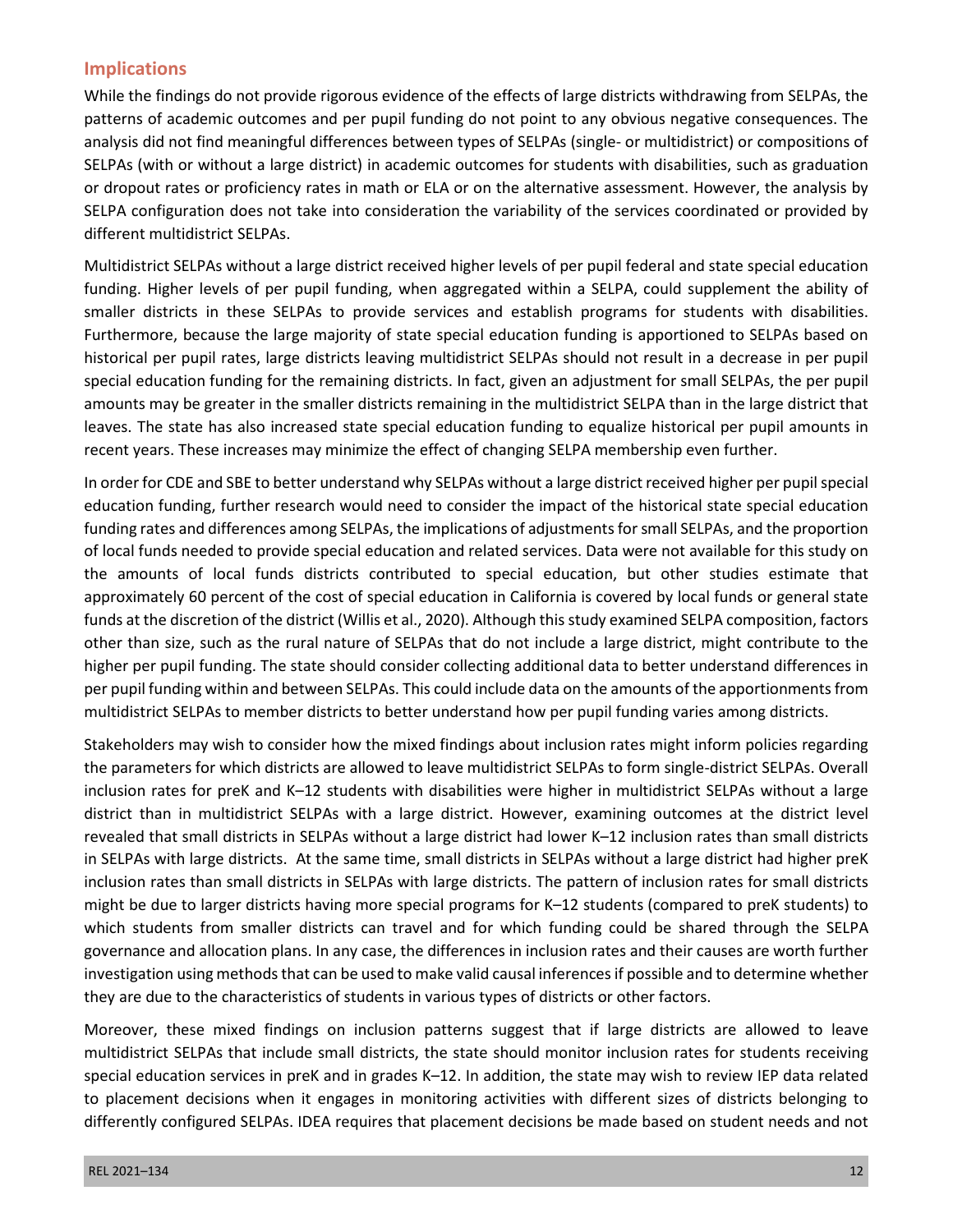on the availability, or lack of availability, of separate programs. Each student's IEP should include documentation of a discussion of the supports and services that would enable the student to participate in general education in the child's home school. The IEP must also include a justification for any removal from general education. In addition to reviewing IEPs, the state could provide training and issue guidance on best practice for placement decisions.

When considering whether to permit additional districts to become single-district SELPAs, the CDE and the SBE should examine whether other data could be used to evaluate the potential impact on educational opportunities for students. Additional data could include time and distance traveled to an appropriate program by students, time and distance traveled by specialists to provide specialized services in schools, and ability to recruit and retain professionals to provide services in small districts Additional data could also include whether small districts are establishing relationships on their own with districts within or outside the SELPA to provide services and whether small districts are paying for programs they are not using due to their small size.

The current study's findings are exploratory, and the state should consider engaging in continued data collection and additional, more rigorous studies to explore potential causes for the identified meaningful differences. These causes may include factors associated with SELPAs of different sizes or compositions as well as factors not included in this study (e.g., the types and amounts of regional services offered in multidistrict SELPAs or student-level factors such as disability type). Further research could consider control variables and matching procedures to begin to isolate the associations that may be due specifically to SELPA membership. The state could also examine how small districts (or groups of small districts) implement supports for students with disabilities, both with and without the direct assistance of its SELPA, as a way to determine whether requiring SELPA membership is necessary to create regionalized services.

The CDE and the SBE may want to further study how SELPA regionalized programming is implemented in different multidistrict SELPAs and might consider requiring systematic data collection from SELPAsthat would examine how SELPAs use their funds. This could include data about the specific supports that SELPAs provide versus those that individual districts provide, the extent to which SELPAs work with districts to develop transition plans for students receiving special education services, how SELPAs coordinate the supports provided by districts, and how they broker relationships between districts in the region. Further study could also include an examination of the degree to which there are economies of scale that come with being in a SELPA for districts of different sizes. The state may also wish to collect data on the percentage of funds that SELPAs keep for administration costs. The SBE may find that these kinds of data are more closely related to student outcomes, which could help inform decisions by the SBE about which of the proposals from districts to create single-district SELPAs might require extra scrutiny.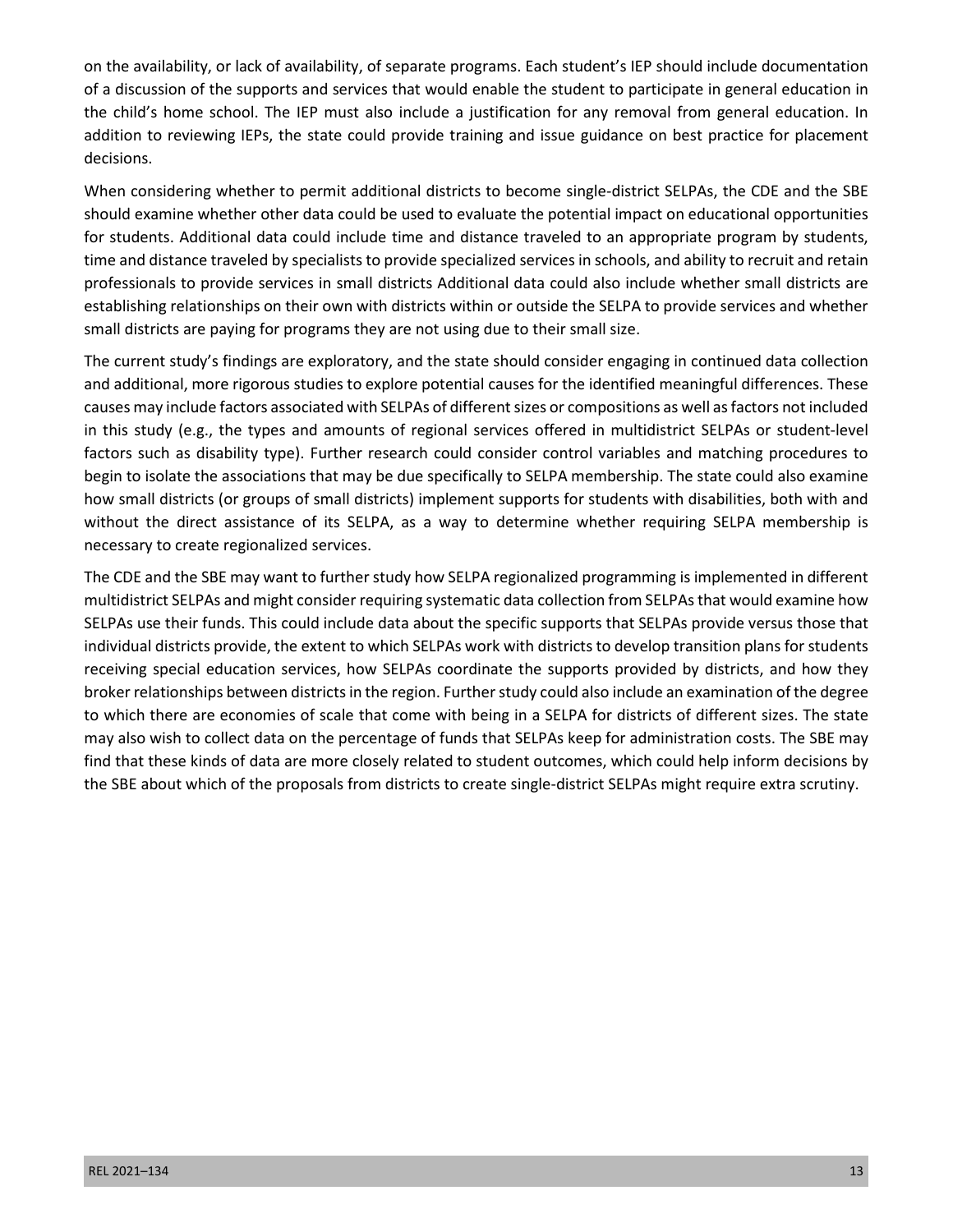# **Appendix A. Definitions of measures and variables**

The study examined differences for three types of outcomes at the Special Education Local Plan Area (SELPA) level: demographic characteristics, funding, least restrictive learning environments, and outcomes for students receiving special education services. The same outcomes, except funding, were examined at the district level.

The following measures were used for SELPA and district characteristics:

- District location (metropolitan versus nonmetropolitan).
- Number of districts and schools within each SELPA; number of schools within each district.
- Number and percentage of students receiving special education services (i.e., those with an active individualized education program).

The following measures were used for SELPA funding:

- Per pupil federal and state special education apportionment, calculated using the
	- o amount of federal Individuals with Disabilities Education Act funding SELPAs received forstudents receiving special education services;
	- o amount of state special education funding SELPAs received for students receiving special education services; and
	- $\circ$  average daily attendance rates for all students, aggregated to the SELPA level.<sup>[5](#page-14-0)</sup>

The following measures were used to measure the proportions of students receiving special education services and who were educated in the least restrictive environments:

- Percentage of preK students receiving special education services in a regular early childhood program.
- Percentage of preK students receiving special education services outside of a regular early childhood program.
- Percentage of K–12 students receiving special education services who spend at least 80 percent of the school day in general education settings.
- Percentage of K–12 students receiving special education services who spend 40 percent or less of the school day in general education settings.
- Percentage of K–12 students receiving special education services who spend no time in general education settings because they are educated in a separate school.

The following measures were used to measure outcomes of students receiving special education services:

- High school graduation and dropout rates for students receiving special education services.
- Percentage of students receiving special education services who were proficient in English language arts and mathematics and on the alternative assessment.

<span id="page-14-0"></span><sup>5</sup> The state's funding formula multiplies each SELPA's average daily attendance by its per pupil amount. This number is then adjusted based on SELPA-specific rates using a formula based on costs incurred by that same SELPA in the late 1990s, with adjustments having been made over time to account for inflation and other factors. The average daily attendance for a single-district SELPA is the same as that of its district; the average daily attendance for a multidistrict SELPA is the aggregate average daily attendance across its member districts (Willis et al., 2020).